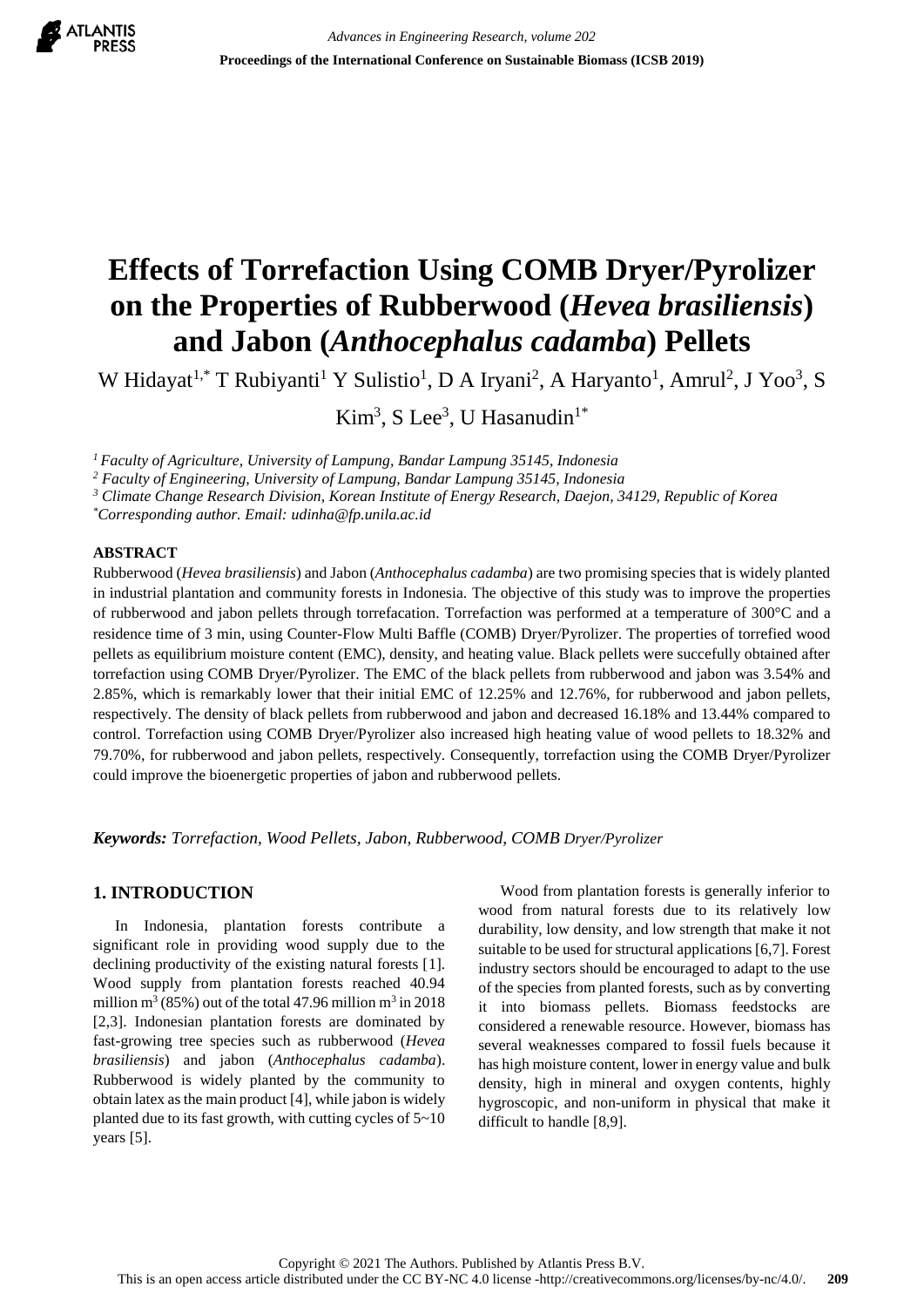Torrefaction is a promising technology to improve the biomass quality as fuel. Torrefaction is a thermal treatment that could overcome most of the issues related to biomass quality as fuel. Torrefaction is a thermochemical treatment of biomass that conducted at a temperature ranging between 200-300°C in a state of no oxygen, low heating rate with a residence time of 30 minutes up to 2 hours [10]. Torrefaction produces black pellets, solid fuel resembling coal, which has better fuel characteristics than the original biomass [8]. In this study, torrefaction was conducted using Counter-Flow Multi Baffle (COMB) Dryer/Pyrolizer that has simple, flexible, and movable baffles. Torrefaction using COMB Dryer/Pyrolizer could conducted within a short residence time  $(-5\text{min})$  with low gas to solid ratio  $(G/S)$  and constant temperature difference (driving force) along the column. The objective of this study was to produce black pellet via torrefaction using COMB Dryer/Pyrolizer and imrpove the bioenergetic properties of rubberwood and jabon wood pellets.

### **2. MATERIALS AND METHODS**

#### *2.1. Raw Material Preparation*

Rubberwood (*Hevea brasiliensis*) and jabon (*Anthocephalus cadamba*) wood pellets were sieved to separate fine dust. Jabon and rubberwood pellets had an average diameter of 6 mm and 8.5 mm, respectively, and the length ranging between  $17 - 24$  mm.

#### *2.2. Torrefaction Process*

Rubberwood and jabon wood pellets were torrefied using Counter Flow Multi-Baffle (COMB) Dryer/Pyrolyzer. The process parameters applied are as follow: temperature of 300°C and residence time of 3 minutes. The COMB Dryer/Pyrolyzer has a processing capacity of 20 kg/h, a maximum temperature of 500°C, and a residence time of 3-5 min. The reactor has six main parts, namely: feeder, reactor column reactor, heat exchanger, burner, fine dust collector, and ID fan to circulate gas into the reactor (Fig. 1).



Figure 1. Counter Flow Multi-Baffle (COMB) Dryer/Pyrolizer

#### *2.2. Evaluation of the Properties of Wood Pellets*

The moisture content of samples was determined by measuring the air-dryweight and oven-dry weight of wood pellets using an analytical balance (Sartorius AZ6101, Göttingen, Germany) with a sensitivity of 0.01 g. The density of samples was evaluated by measuring its air-dry weight and volume. The hygroscopic property was evaluated by immersing wood pellets into water and observe the visual changes that occurred after immersing for 1, 5, and 30 minutes, and 1, 2, 4, and 24 hours.

The chemical composition of raw and torrefied wood pellets was determined according to the method adapted from [11] with some modification. To determine the wax content of the sample, wood pellet was extracted in a soxhlet extractor over 8 h at 80°C. The de-waxed sample of 150 mg was then dried and put into a solution with 1.5 ml of 72 wt%  $H_2SO_4$  at 30°C for 1 h. Water of 42 ml was then added to the sample. The sample was then hydrolyzed in an autoclave at 121°C for 1 h. After that, the sample was cooled, filtered, and then washed with hot water for several times. The residue, which is noted as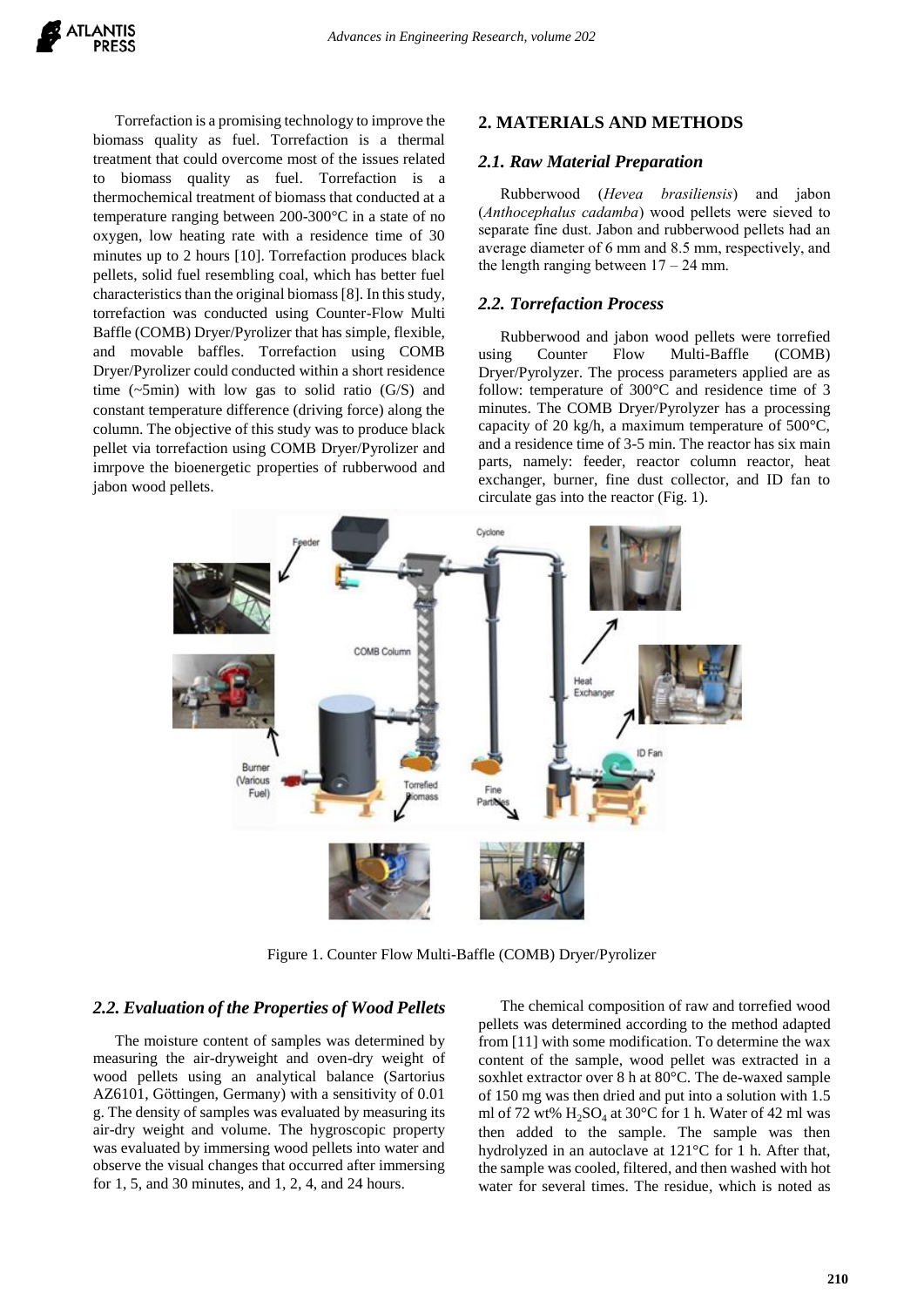

Klason lignin (i.e., acid insoluble solid residue), was then dried at 105°C for 24 h. The composition of a polysaccharide such as hemicellulose and cellulose was determined by using the method adapted from [11].

The heating value was measured by grinding wood pellets into powder. The powder was then dried in an oven-dryer at 100°C for 24 h. Oven-dried powder of 0.5 g was used as a test sample. Measurement of the heating value was conducted using CAL2K ECO Milne Bomb Calorimeter.

## **3. RESULTS AND DISCUSSION**

#### *3.1. Visual Appearance*

The visual appearance of rubberwood and jabon pellets before and after torrefied with COMB Dryer/Pyrolyzer is shown in Fig. 2. The color changes in the wood pellets after exposure to high temperatures can be mainly related to the change in chemical composition of biomass. Previous study [12] reported the severity of heat treatment at 160–220°C based on color coordinates (*L\**, *a\**, and *b\** values, which represent lightness, red/green chromaticity, and yellow/blue chromaticity, respectively), showing the increase of color change (*ΔE\**) with the increase of temperature, with the most visually noticeable change was the reduction in lightness (*L\**) or the darkening of biomasses. The reduction in *L\** values is related to the degradation of hemicelluloses during the process that attributed to the decrease of free hydroxyl groups and resulted in the increase of hydrophobicity of biomass [12-14]. Previous study [12] observed strong linear relationships between color change and hydrophobicity of biomass with a coefficient of determinations  $(R^2)$  values of 0.93. The results in this study are in line with the above statements, showing the decrease of water absorbed (decrease of moisture content) with the increase of temperature or darkening of pellet color (Table 1).



Figure 2. Rubberwood (top) and jabon (bottom) before torrefaction (left) and after torrefaction (right)

## *3.2. Moisture Content and Density*

The initial moisture content (MC) of rubberwood and jabon pellets was 12.25% and 12.76% (Table 1). The values were within the range of equilibrium moisture content in Indonesia of 10–17% [15]. The MC of rubberwood and jabon pellets decreased up to 3.54% and 2.85% after torrefaction. Weight loss and volume shrinkage of the pellet that occurred during torrefaction resulted in the change of density, showing reduction of density after torrefaction.

| Wood pellet            | MC (%)       | Density $(q/cm3)$ |            | Density reduction (%) |          |
|------------------------|--------------|-------------------|------------|-----------------------|----------|
|                        |              | Air dry           | Oven dry   | Air dry               | Oven dry |
| Rubberwood (control)   | 12.25(2.30)  | 1.29(0.05)        | 1.15(0.05) |                       |          |
| Rubberwood (torrefied) | 3.54(1.22)   | 0.99(0.09)        | 0.96(0.10) | 22.71                 | 16.18    |
| Jabon (control)        | 12.76 (1.46) | 1.18(0.03)        | 1.05(0.03) |                       |          |
| Jabon (torrefied)      | 2.85(0.64)   | 0.93(0.03)        | 0.91(0.03) | 21.05                 | 13.44    |

Table 1. Moisture content and density of rubberwood and jabon pellets

The remarkable decrease of moisture content indicated that the biomass pellets became hydrophobic after torrefaction. The results of the water immersion test also showed the improvement in the hygroscopic behavior, showing fully disintegration of raw pellets after 30 min in jabon and after 12 h in rubberwood pellets (Fig. 3). Black pellets of both kinds of wood showed no significant disintegration even after 24 h test, which is an advantage for long period storage of pellets.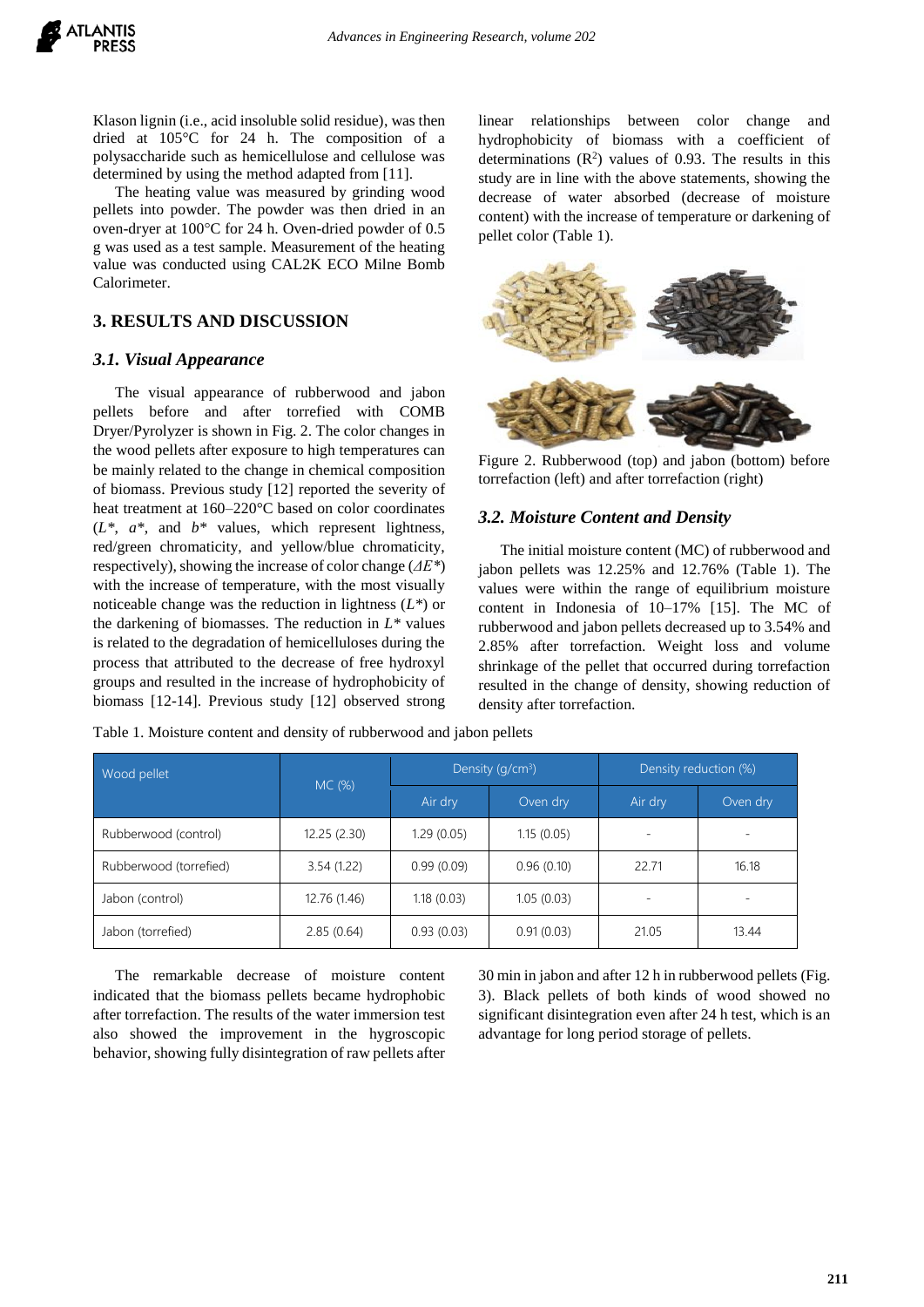



Figure 3. Water immersion test of the jabon pellets

#### *3.3. Chemical Composition and Heating Value*

Table 2 shows that the heating value of rubberwood and jabon raw pellets almost have the same values. Once they undergo torrefaction, their heating value was enlarged to 20.80 MJ/kg and 31.79 MJ/kg. Jabon wood has a higher hemicellulose content compared to rubberwood. Due to their hemicellulose content more decrease than the other, the more pronounced the heating value of biomass enhanced from torrefaction. The hemicellulose was easier to be decomposed than other polymers due to its branched structure and a lower degree of polymerization [16].

Table 2. Elemental analyses, ash content, O/C and H/C atomic ratios, and heating value of control and torrefied pellets (% wt d.b)

| Material               |           | Heating value |        |               |         |
|------------------------|-----------|---------------|--------|---------------|---------|
|                        | Cellulose | Hemicellulose | Lignin | <b>Others</b> | (MJ/kg) |
| Rubberwood (control)   | 43.13     | 13.59         | 30.11  | 13.17         | 17.58   |
| Rubberwood (torrefied) | 42.29     | 7.64          | 38.78  | 9.95          | 20,8    |
| Jabon (control)        | 46.92     | 14.73         | 32.42  | 5.93          | 17.69   |
| Jabon (torrefied)      | 27.72     | 8.40          | 52.74  | 11.14         | 31.79   |

## **4. CONCLUSSIONS**

The torrefied pellets or the black pellets of rubberwood and jabon was successfully produced with excellent energy properties. The results showed the reduction of moisture content after the torrefaction of biomass pellets. The improvement in the hygroscopic behavior was also observed, showing a more hydrophobic product after torrefaction. The higher heating value of pellets remarkably increased after torrefed using COMB Dryer/Pyrolyzer. Consequently, COMB Dryer/Pyrolyzer could provide a significant improvement in the quality of wood pellets.

## **ACKNOWLEDGMENT**

Authors acknowledge the Korea Institute of Energy Research (KIER) for financial support through Research Grant No. KIER 2019-0020.

# **REFERENCES**

- [1] Muhamad, S., Marwanto, Maulana, M.I., Maulana, S., Fatrawana, A., Hidayat, W., Sari, R.K., and Febrianto, F. 2019. Sifat Fisis dan Mekanis Papan Partikel Hibrida dari Kayu Cepat Tumbuh dan Bambu dengan Perlakuan Perendaman Panas. Jurnal Ilmu dan Teknologi Kayu Tropis. 17(1): 47-57
- [2] MOEF-Ministry of Environment and Forestry. 2019. Statistics of Environment and Forestry 2018. Indonesia Ministry of Environment and Forestry. [https://www.menlhk.go.id//site/download\\_file?file=](https://www.menlhk.go.id/site/download_file?file=1574407944.pdf) [1574407944.pdf](https://www.menlhk.go.id/site/download_file?file=1574407944.pdf)
- [3] Utama, R. C., Febryano, I. G., Herwanti, S., and Hidayat, W. 2019. Saluran Pemasaran Kayu Gergajian Sengon (*Falcataria moluccana*) pada Industri Penggergajian Kayu Rakyat di Desa Sukamarga, Kecamatan Abung Tinggi, Kabupaten